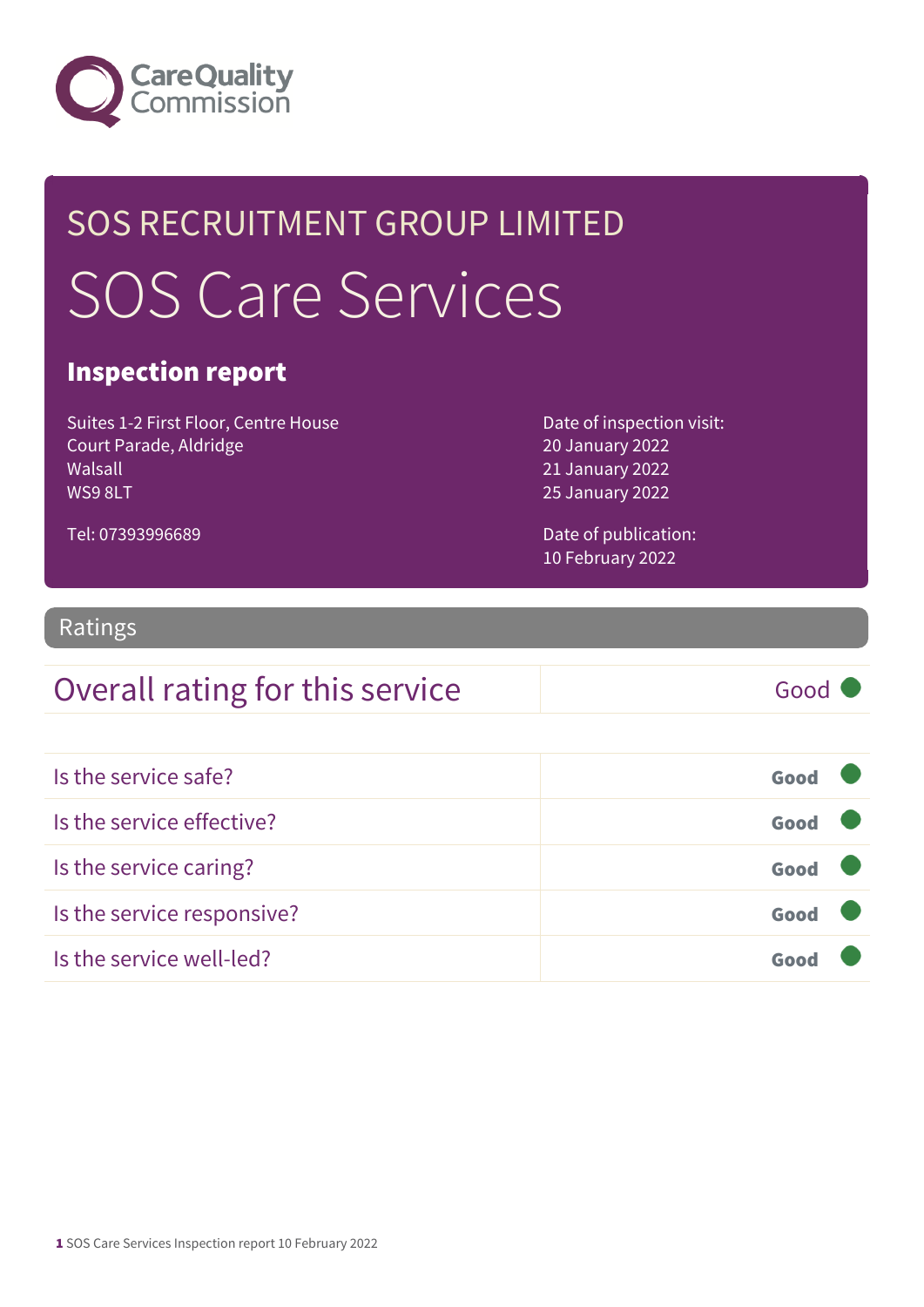### Summary of findings

#### Overall summary

#### About the service

SOS Care Services is a community-based care provider that provides personal care to people living in their own homes. At the time of inspection five children were receiving a service and were in receipt of the regulated activity of personal care.

Not everyone who used the service received personal care. CQC only inspects where people receive personal care. This is help with tasks related to personal hygiene and eating. Where they do, we also consider any wider social care provided.

People's experience of using this service and what we found

Staff had received training in safeguarding and knew the actions to take to keep people safe. There were recruitment processes in place and recruitment checks were carried out before staff were appointed. This ensured suitable staff were appointed to support people. People's medicines were managed safely. Staff followed infection control guidance and had access to personal protective equipment. Staff received induction training and the provider carried out competency checks to assess whether staff were working in line with best practice.

People were supported to have maximum choice and control of their lives and staff supported them in the least restrictive way possible and in their best interests; the policies and systems in the service supported this practice.

People were supported by kind and caring staff who knew them well. People's individual needs were respected and staff supported people with dignity and respect.

People's care and support was planned in partnership with them and risk assessments were regularly updated.

The provider carried out regular audits of the service to oversee the quality of the care provided. Staff had regular supervisions and competency checks to ensure they were providing care in line with best practice.

For more details, please see the full report which is on the CQC website at www.cqc.org.uk

Rating at last inspection and update

This service was registered with us on 15 July 2020 and this is the first inspection.

Why we inspected This was a planned inspection for this newly registered service.

This was an 'inspection using remote technology'. This means we did not visit the office location and instead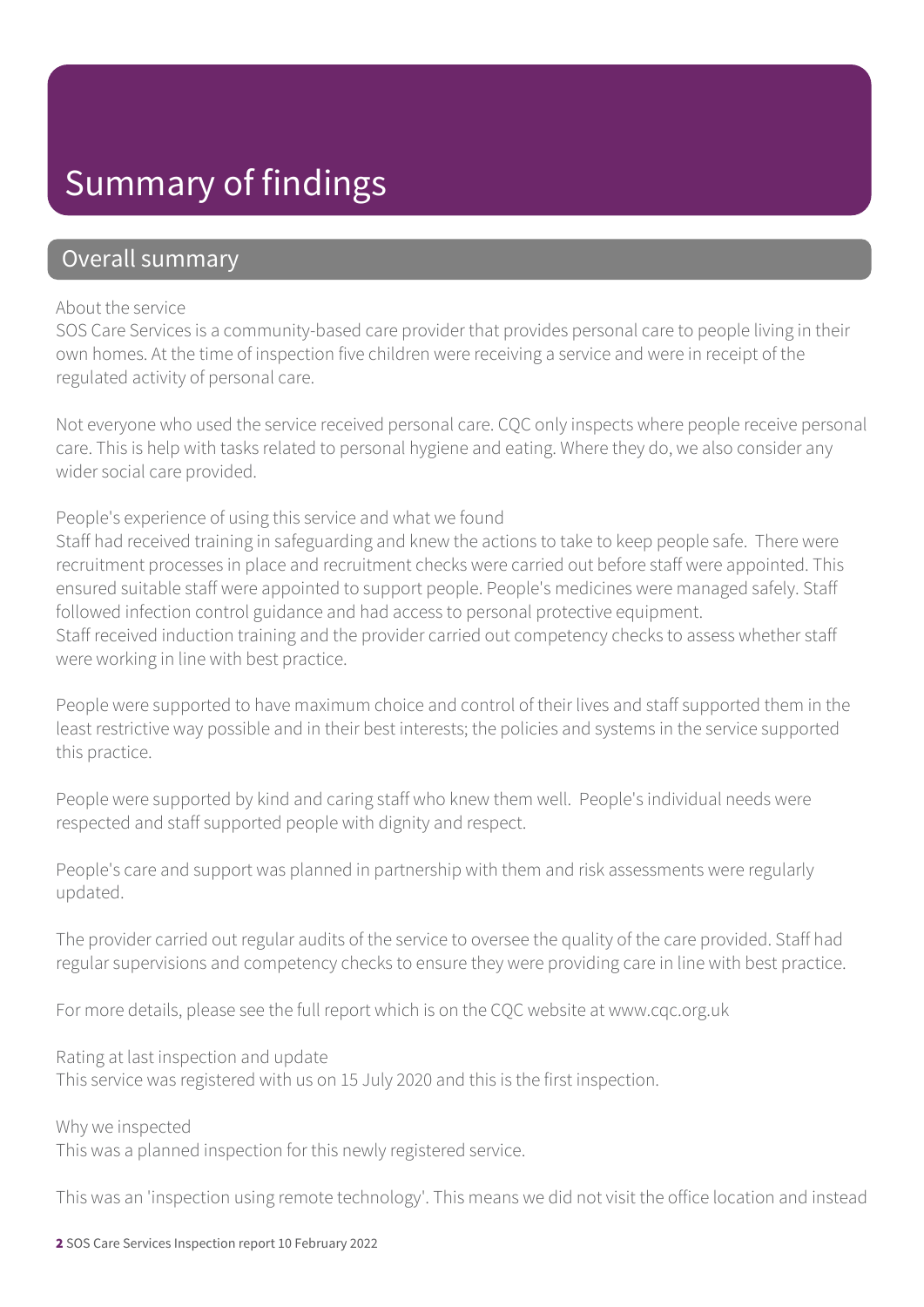used technology such as electronic file sharing to gather information, and video and phone calls to engage with people using the service as part of this performance review and assessment.

Follow up

We will continue to monitor information we receive about the service, which will help inform when we next inspect.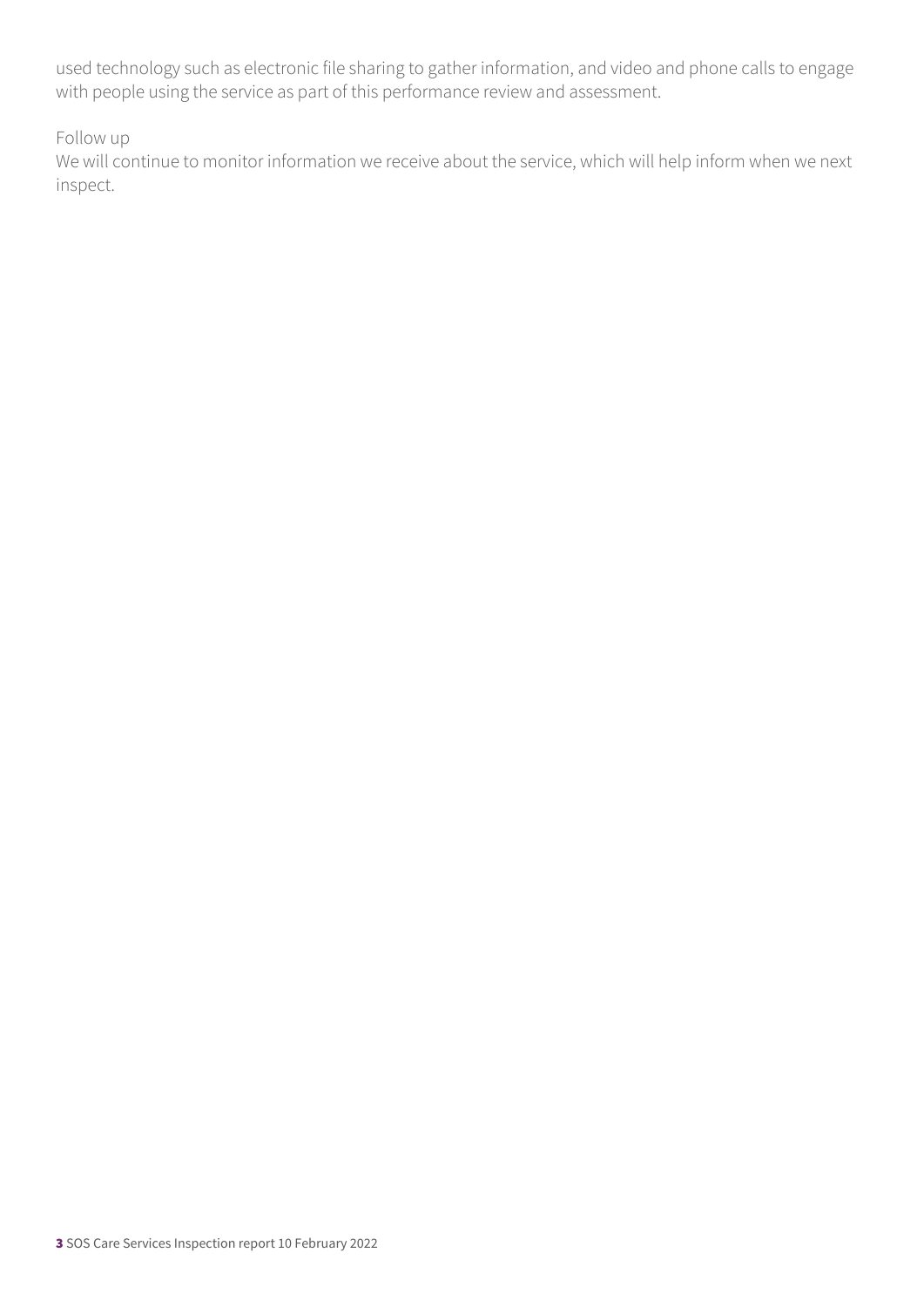#### The five questions we ask about services and what we found

We always ask the following five questions of services.

| Is the service safe?<br>The service was safe.                                                              | Good |
|------------------------------------------------------------------------------------------------------------|------|
| Details are in our safe findings below.                                                                    |      |
| Is the service effective?<br>The service was effective.<br>Details are in our effective findings below.    | Good |
| Is the service caring?<br>The service was caring.<br>Details are in our caring findings below.             | Good |
| Is the service responsive?<br>The service was responsive.<br>Details are in our responsive findings below. | Good |
| Is the service well-led?<br>The service was well-led.<br>Details are in our well-Led findings below.       | Good |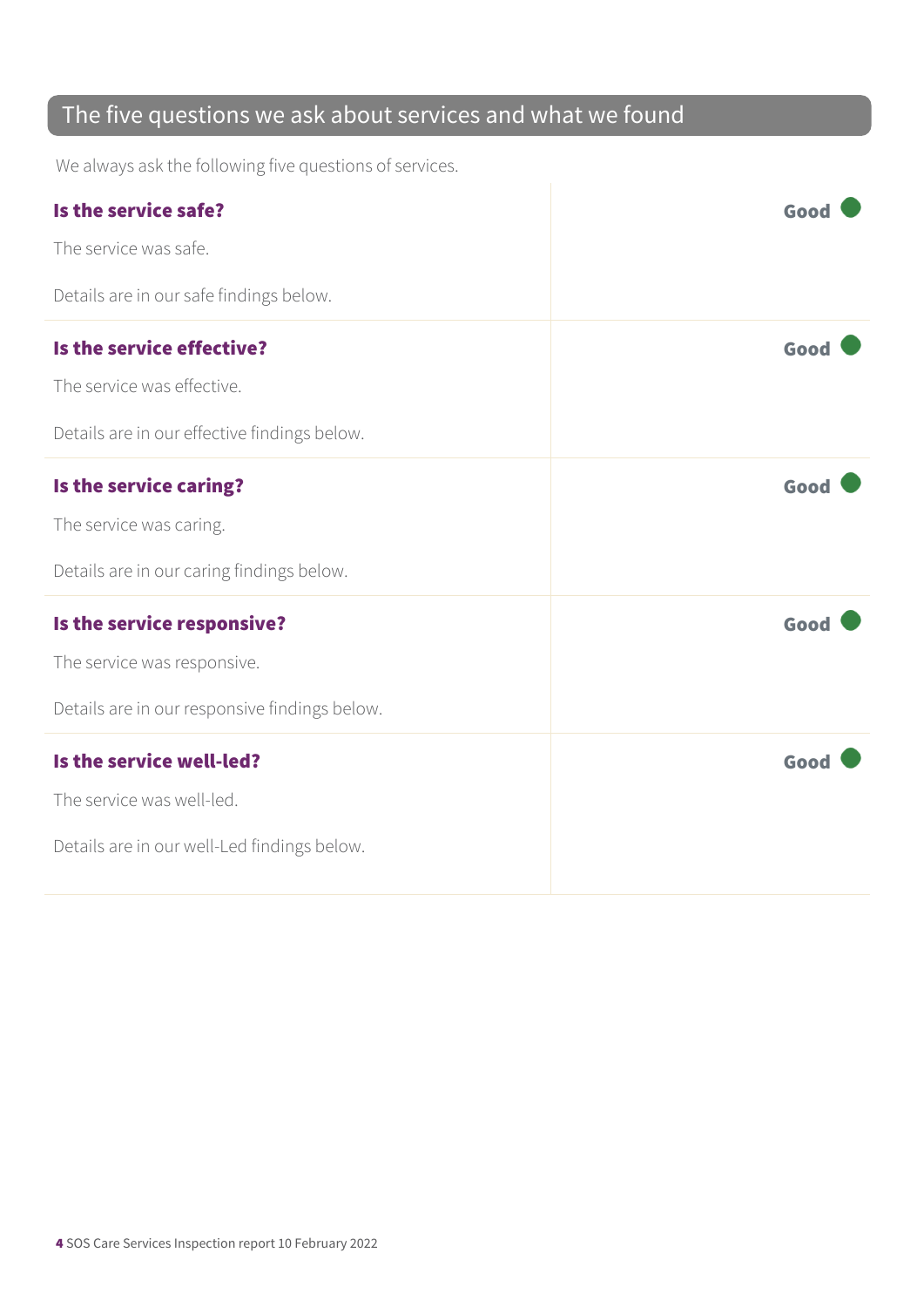

# SOS Care Services

#### Detailed findings

### Background to this inspection

#### The inspection

We carried out this performance review and assessment under Section 46 of the Health and Social Care Act 2008 (the Act). We checked whether the provider was meeting the legal requirements of the regulations associated with the Act and looked at the quality of the service to provide a rating.

Unlike our standard approach to assessing performance, we did not physically visit the office of the location. This is a new approach we have introduced to reviewing and assessing performance of some care at home providers. Instead of visiting the office location we use technology such as electronic file sharing and video or phone calls to engage with people using the service and staff.

Inspection team This inspection was carried out by one inspector.

Service and service type

This service is a domiciliary care agency. It provides personal care to people living in their own houses and flats.

Notice of inspection

We gave the service 48 hours' notice of the inspection. This was because it is a small service and we needed to be sure that the provider or registered manager would be in the office to support the inspection.

#### What we did before inspection

We reviewed information we had received about the service since the last inspection. We sought feedback from the local authority and professionals who work with the service. We used the information the provider sent us in the provider information return (PIR). This is information providers are required to send us annually with key information about their service, what they do well, and improvements they plan to make. We used all this information to plan our inspection.

#### During the inspection-

People currently using the service were children and young adults and we therefore sought feedback from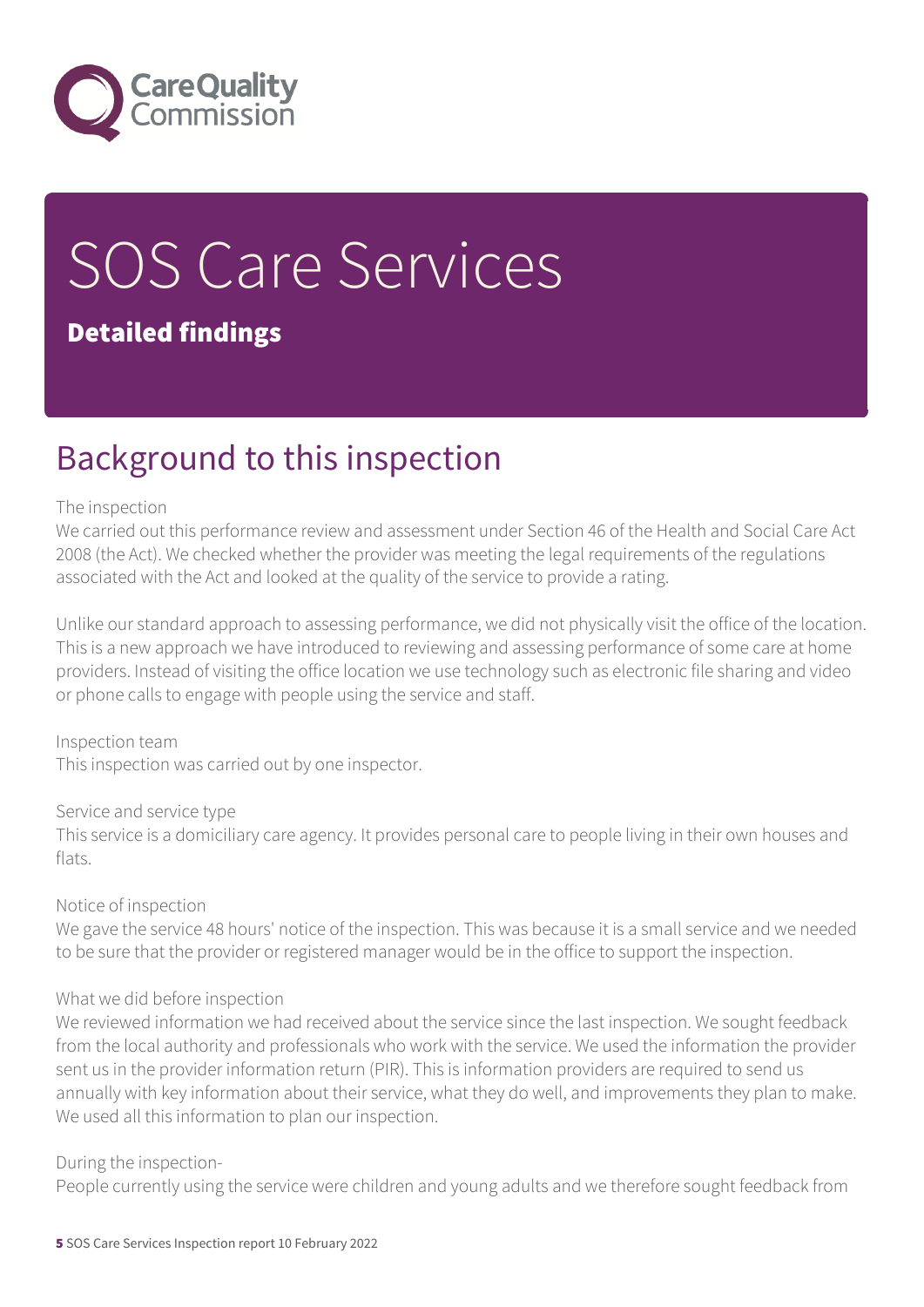their parents about their experience of the care provided. We spoke with three parents and five members of staff including the nominated individual, registered manager, and care workers. The nominated individual is responsible for supervising the management of the service on behalf of the provider.

We reviewed a range of records. This included four people's care records and multiple medication records. We looked at two staff files in relation to recruitment and staff supervision. A variety of records relating to the management of the service, including policies and procedures were reviewed.

This performance review and assessment was carried out without a visit to the location's office. We used technology such as video calls to enable us to engage with people using the service and staff, and electronic file sharing to enable us to review documentation. Inspection activity was carried out on 19, 20, 21 and 25 January.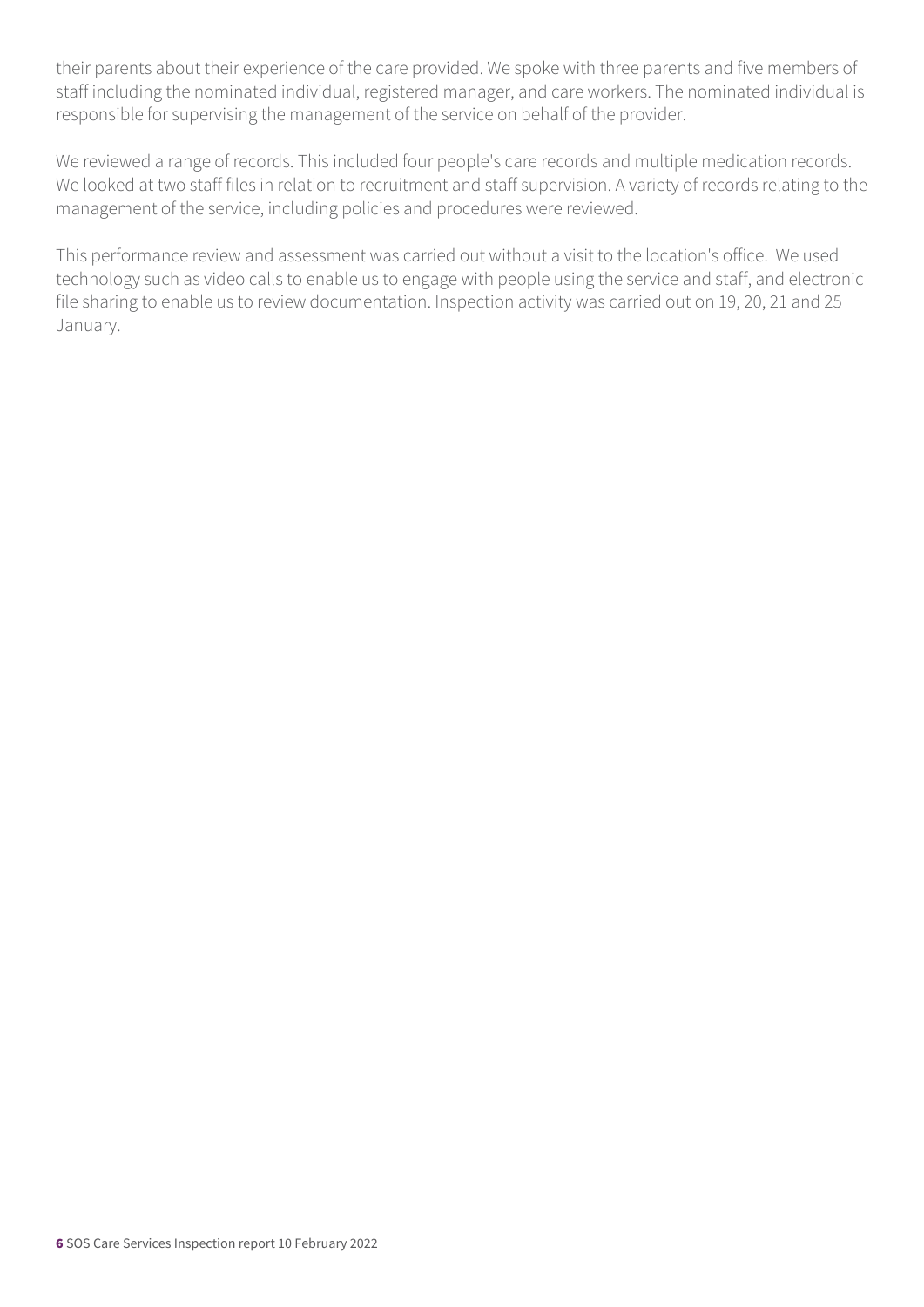### Is the service safe?

### Our findings

Safe – this means we looked for evidence that people were protected from abuse and avoidable harm.

This is the first inspection of this newly registered service. This key question has been rated good. This meant people were safe and protected from avoidable harm.

Systems and processes to safeguard people from the risk of abuse

- Relatives told us people were safe at SOS Care Services. One relative said, "I have no concerns when [name of person] is out with [name of staff]. They keep me informed."
- Staff knew how to recognise potential abuse and protect people from it. Staff had received training in how to keep people safe and described the actions they would take where people were at risk of harm.

Assessing risk, safety monitoring and management

- Risk assessment documentation was in place which showed the actions taken to manage and reduce risks to people.
- Risk assessments were updated regularly and reflected people's current support needs.

#### Staffing and recruitment

- There were recruitment processes in place and recruitment checks were carried out before staff were appointed. This ensured suitable staff were appointed to support people.
- People received their care calls on time. One relative said, "They [staff] turn up on time."
- People received support from regular staff and this enabled them to build a relationship with them. One relative told us, "Consistency is good. They [staff] are very understanding of [name of person's] needs."

#### Using medicines safely

- Peoples' medicines were managed safely. Medicines administration records we observed showed people received their medicines as prescribed.
- Staff received training and regular competency checks to ensure they were administering medicines safely.

#### Preventing and controlling infection

- The provider had infection control policies and procedures in place.
- Staff had received training in how to prevent and control infection. Staff told us personal protective equipment (PPE) such as masks, aprons and gloves was readily available to them.
- Staff carried out regular COVID-19 tests to help prevent the spread of infection.

#### Learning lessons when things go wrong

● The provider had not had any accidents or incidents since the service started, however, they had a system in place to analyse any accidents or incidents and explained how they would look to see what had gone wrong and how they could improve. The provider told us how they use role play and reflective practice to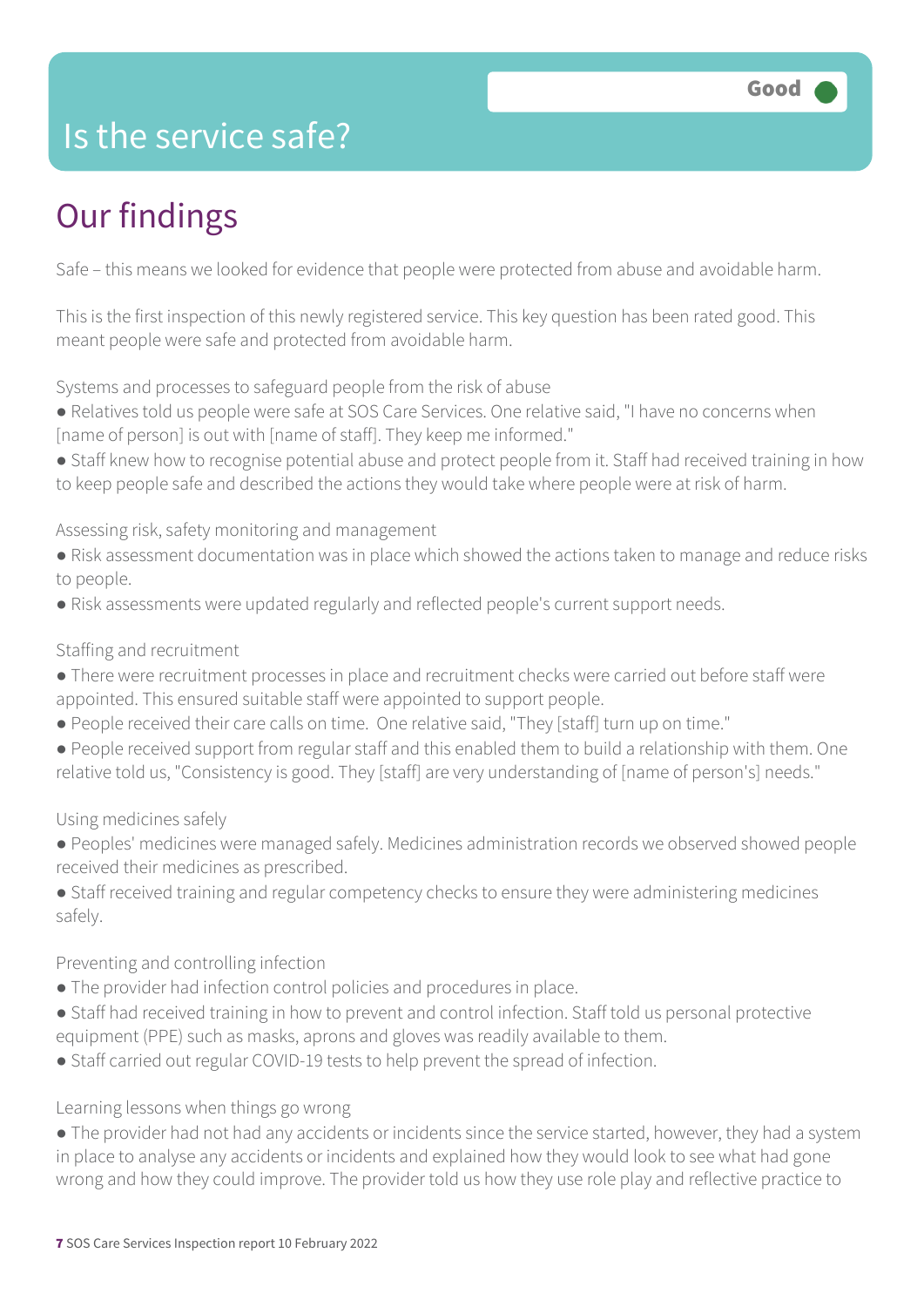improve outcomes for people.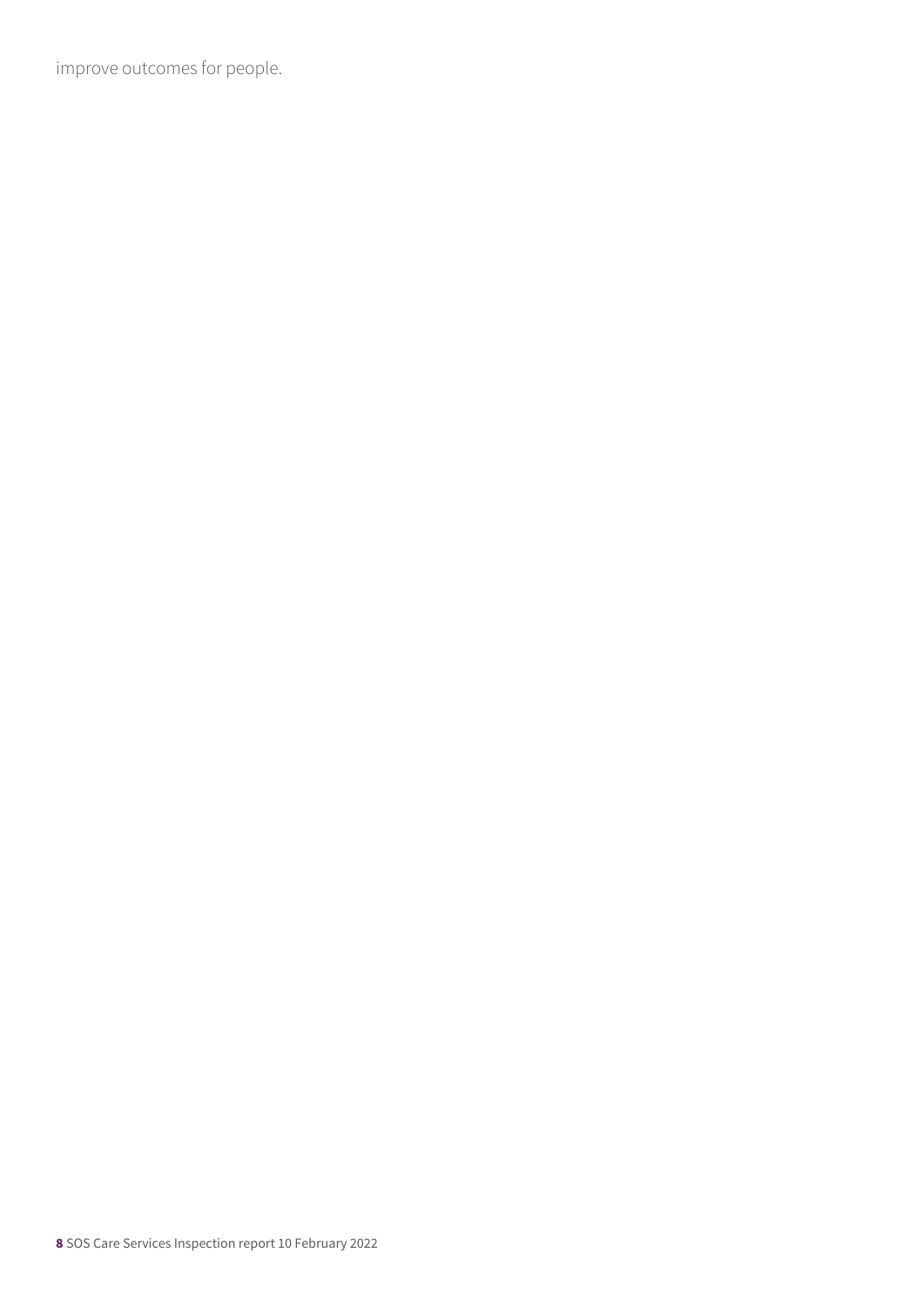### Is the service effective?

### Our findings

Effective – this means we looked for evidence that people's care, treatment and support achieved good outcomes and promoted a good quality of life, based on best available evidence.

This is the first inspection for this newly registered service. This key question has been rated good. This meant people's outcomes were consistently good, and people's feedback confirmed this.

Assessing people's needs and choices; delivering care in line with standards, guidance and the law

● The provider carried out an initial assessment so they could be sure they could support people safely and how they wanted.

● People's current needs were regularly assessed to ensure they continued to receive the correct level of support.

Staff support: induction, training, skills and experience

- People were supported by regular staff who had the skills and knowledge to do so effectively. One relative told us, "[Name of person] has the same staff each week. They listen to [name of person]. They put her at ease."
- Staff received induction training to give them the skills and knowledge to support people safely. A relative told us, "Care staff are well trained."
- Staff completed specialist training to support people's individual care needs.

Supporting people to eat and drink enough to maintain a balanced diet

● People were supported to eat a healthy balanced diet and where people had specific dietary requirements, staff were aware of their needs.

Staff working with other agencies to provide consistent, effective, timely care; Supporting people to live healthier lives, access healthcare services and support

- ●The provider worked with other agencies and health professionals in order to meet people's specific needs.
- The provider told us how they were working with one person and their school to improve their experience of school life.

Ensuring consent to care and treatment in line with law and guidance

The Mental Capacity Act 2005 (MCA) provides a legal framework for making particular decisions on behalf of people who may lack the mental capacity to do so for themselves. The MCA requires that, as far as possible, people make their own decisions and are helped to do so when needed. When they lack mental capacity to take particular decisions, any made on their behalf must be in their best interests and as least restrictive as possible.

People can only be deprived of their liberty to receive care and treatment when this is in their best interests and legally authorised under the MCA.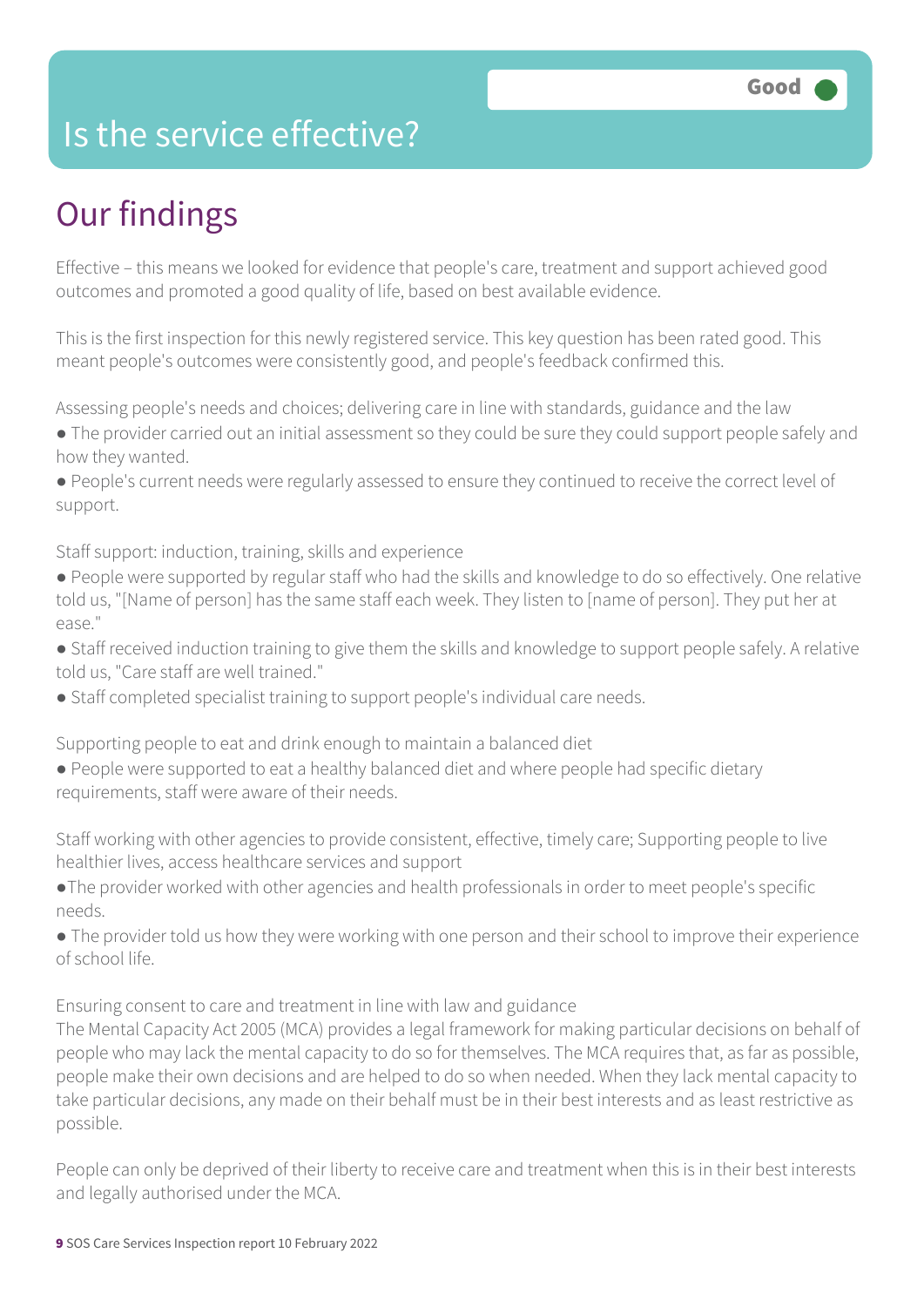When people receive care and treatment in their own homes an application must be made to the Court of Protection for them to authorise people to be deprived of their liberty.

We checked whether the service was working within the principles of the MCA.

● Staff had received training in the MCA and understood the importance of involving people in decisions about their care. The provider told us how they supported one person to write their own care plan as they liked their support in a certain way.

● Staff told us how they always asked for consent before supporting someone. They told us, "We always ask for consent. We ask are you happy for us to support you? You can tell from their body language, if they are anxious or agitated, we wait awhile and come back to them."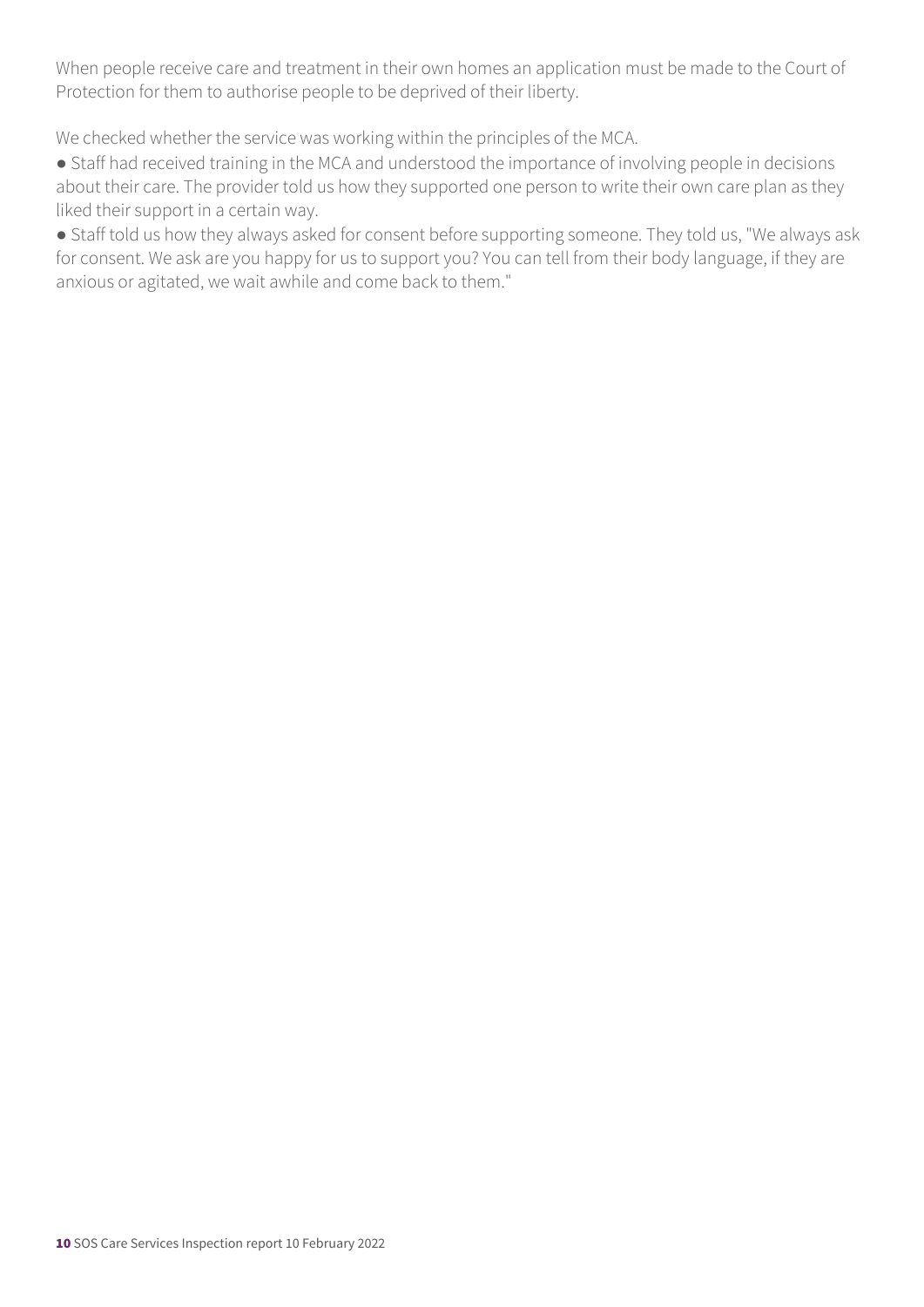### Is the service caring?

### Our findings

Caring – this means we looked for evidence that the service involved people and treated them with compassion, kindness, dignity and respect.

This is the first inspection for this newly registered service. This key question has been rated good. This meant people were supported and treated with dignity and respect; and involved as partners in their care.

Ensuring people are well treated and supported; respecting equality and diversity

- People were cared for by kind and caring staff. One relative told us, "They [care staff] are awesome, the best ever. They are amazing and personally very helpful to me."
- Staff went above and beyond to support people's individual needs. For example, staff supported one person when they were in hospital. Staff created a 'hospital cinema' by using the person's tablet and sensory items.
- Staff we spoke with also told us how caring the provider was. One member of staff told us, "It is one of the best companies I have worked for in 10 years. They are really caring and they have been fantastic."
- The provider told us, "[Name of registered manager] has a real understanding of people with complex needs, I learn from them every day. I want people to thrive. We work in collaboration with all families, as a team."

● The provider had an employee assistance programme which gave support to staff such as counselling if they wished to access it.

Supporting people to express their views and be involved in making decisions about their care

- The registered manager kept in regular contact with all people using the service to obtain their feedback on the care provided.
- People were involved in care planning and their views and wishes respected.

Respecting and promoting people's privacy, dignity and independence

- People were treated with dignity and respect. A staff member explained how they make sure they don't talk over people when they are providing care and ensure they include them in the activity. They also told us, "We make sure we don't talk about them [people using the service] to other people.
- The provider encouraged people's independence. The registered manager told us how they had encouraged one person to develop two hand co-ordination and they were now able to wash shampoo out of their hair themselves.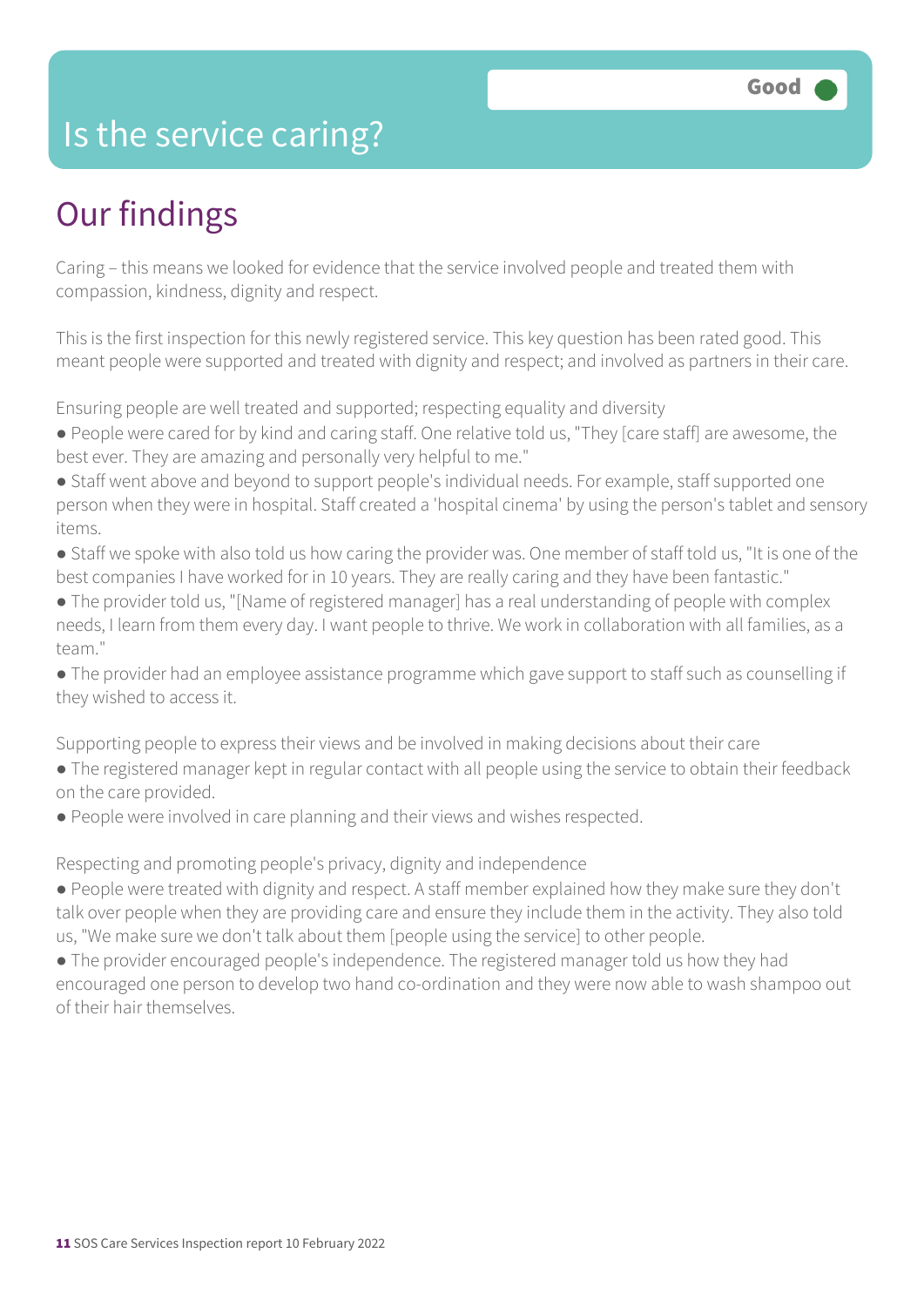### Is the service responsive?

### Our findings

Responsive – this means we looked for evidence that the service met people's needs.

This is the first inspection for this newly registered service. This key question has been rated good. This meant people's needs were met through good organisation and delivery.

Planning personalised care to ensure people have choice and control and to meet their needs and preferences

• Care plans and risk assessments were in place to show the support people needed and these were reviewed regularly. Care plans were person centred and detailed people's cultural needs. They contained detailed information about people's individual support needs and what outcomes they would like to achieve.

Meeting people's communication needs

Since 2016 all organisations that provide publicly funded adult social care are legally required to follow the Accessible Information Standard. The Accessible Information Standard tells organisations what they have to do to help ensure people with a disability or sensory loss, and in some circumstances, their carers, get information in a way they can understand it. It also says that people should get the support they need in relation to communication.

● The provider was aware of the Accessible Information Standard and told us how they supported people with their individual communication needs, for example, producing some documentation in easy read format.

● People had communication passports which clearly documented how people preferred to be communicated with.

Supporting people to develop and maintain relationships to avoid social isolation; support to follow interests and to take part in activities that are socially and culturally relevant to them

● People were supported to take part in social activities. Activities were tailored to meet people's individual likes and interests, for example, one young person was supported to go ice skating and trampolining. Risk assessments were in place where people took part in these activities. A relative told us, "They [person and staff] go out and do fun things together. [Name of staff] is looking after [name of person] well."

Improving care quality in response to complaints or concerns

• The provider had a complaints policy in place and relatives knew who to speak to if they had any concerns. A relative told us, "If I had a complaint, I would contact the head office." None of the relatives we spoke with had ever had cause to complain.

End of life care and support

● There was no-one receiving end of life support during the inspection.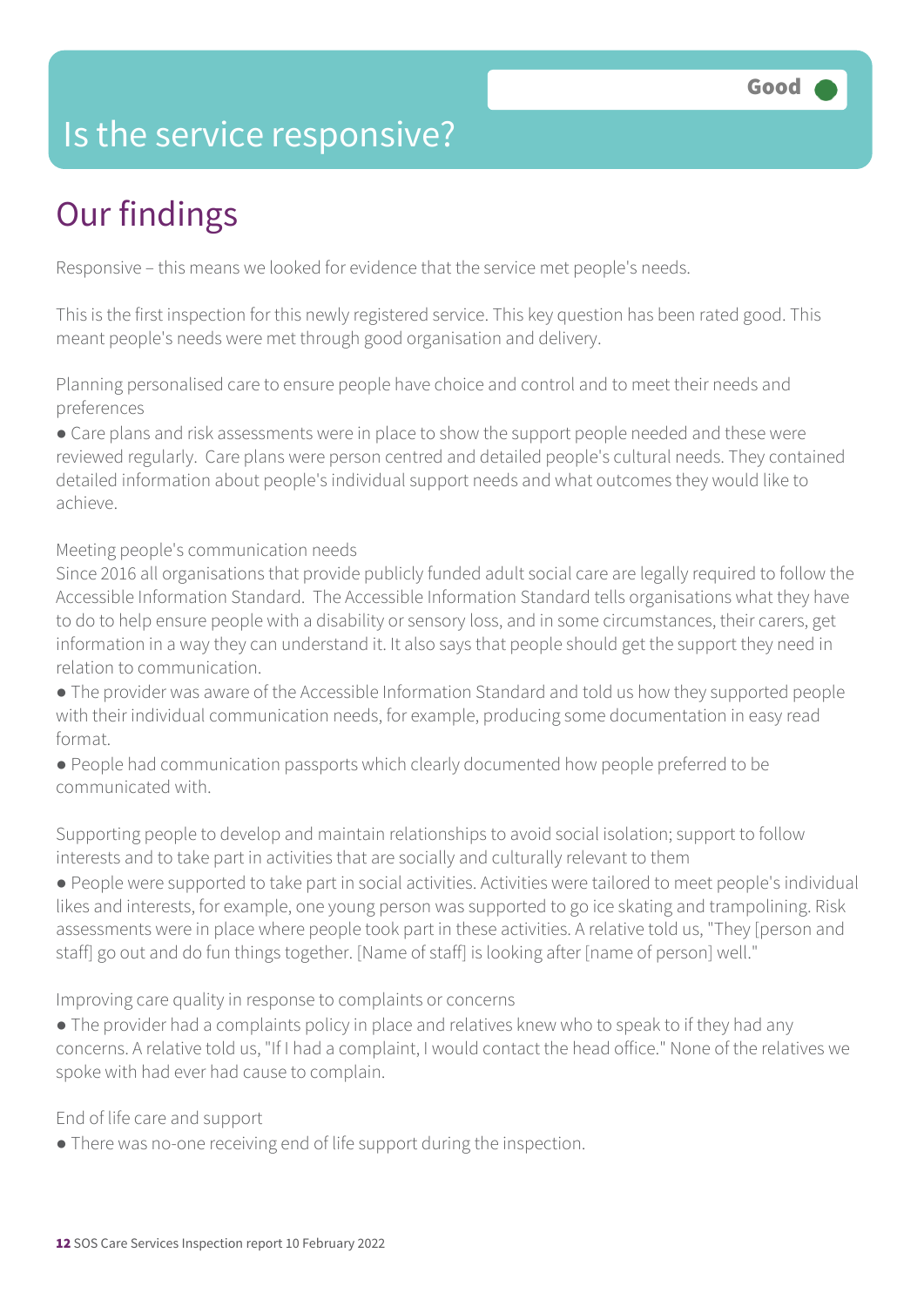### Is the service well-led?

### Our findings

Well-led – this means we looked for evidence that service leadership, management and governance assured high-quality, person-centred care; supported learning and innovation; and promoted an open, fair culture.

This is the first inspection for this newly registered service. This key question has been rated good. This meant the service was consistently managed and well-led. Leaders and the culture they created promoted high-quality, person-centred care.

Promoting a positive culture that is person-centred, open, inclusive and empowering, which achieves good outcomes for people

- Relatives we spoke with talked positively about the provider. One relative said, "They [the provider] are really, really good. [Name of registered manager] is amazing. I have recommended them [the provider] to other families and I wouldn't do that If I didn't think they were good."
- Staff also spoke positively about the provider. One staff member told us, "They [the provider] are really supportive. [Name of registered manager] and [name of nominated individual] are fantastic. I have never felt so happy in a workplace."

● Staff told us how approachable the registered manager was. One member of staff said, "I feel I can talk to [Name of registered manager] about any problems. I feel they care about us [staff] and not just the work. I am happy working with them."

How the provider understands and acts on the duty of candour, which is their legal responsibility to be open and honest with people when something goes wrong

● The registered manager understood the duty of candour. They told us, "Be open and transparent with the people you care for and CQC. If anything goes wrong, we talk about it. We encourage people to talk to us."

Managers and staff being clear about their roles, and understanding quality performance, risks and regulatory requirements

- We saw regular audits were carried out in order to oversee the quality of the service.
- Competency checks were carried out regularly on staff in order to ensure they were providing good quality care for people.
- Staff received regular supervisions. Staff confirmed this and we saw evidence of this in records we checked.
- The provider had an on-call system to support both people and staff out of normal office hours if needed.
- The provider told us in information we received prior to the inspection, they had a Covid-19 contingency plan. This had enabled them to support people safely throughout Covid-19.

Engaging and involving people using the service, the public and staff, fully considering their equality characteristics; Continuous learning and improving care

- The provider carried out surveys to gain people's feedback of the service and drive forward improvements.
- The provider had a workforce development strategy in place to ensure they took on the right staff with the skills and knowledge to support people and also to look at how to develop staff's individual careers and